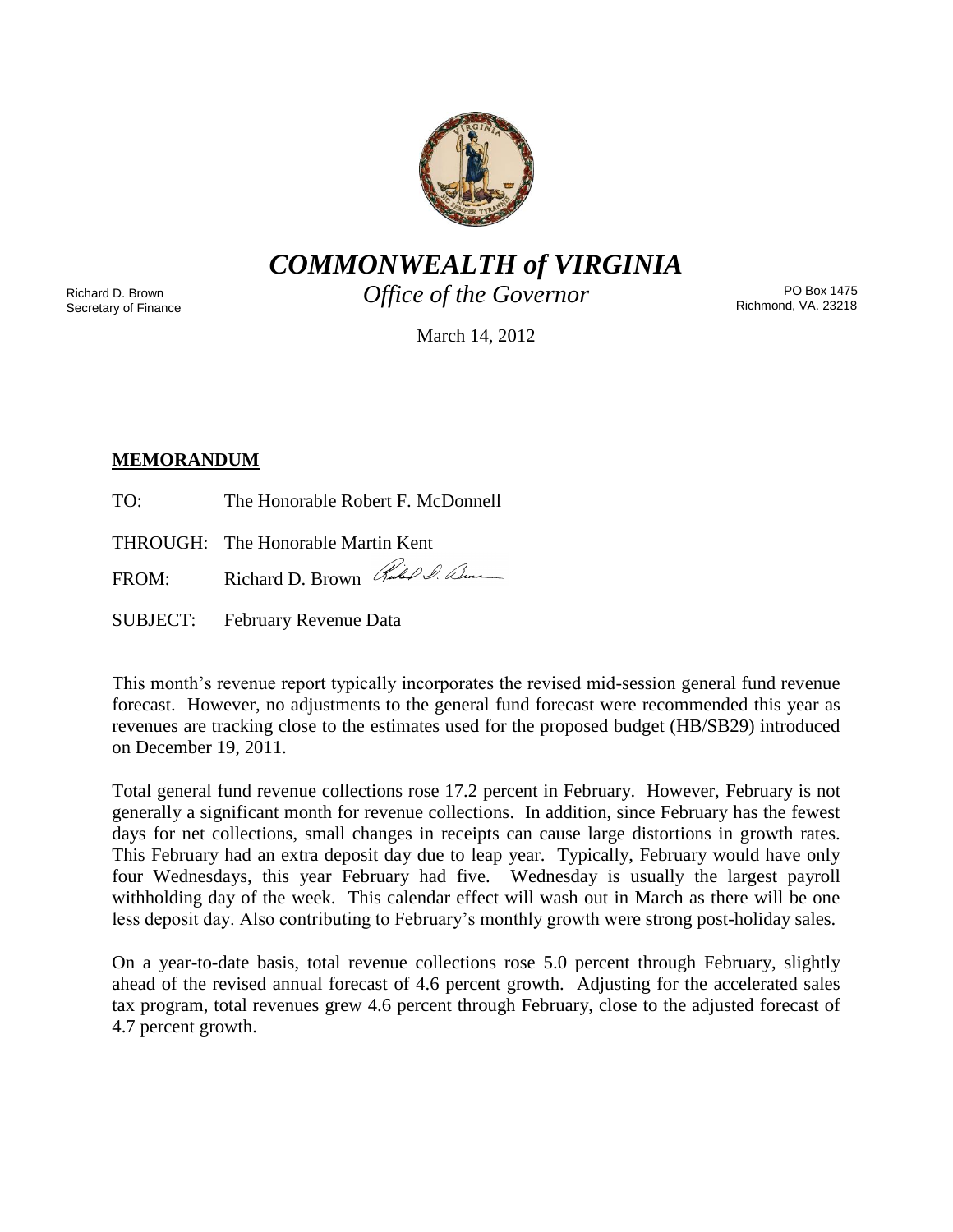March 14, 2012 Page 2 of 5

#### **National Economic Indicators**

Most national economic indicators suggest the modest expansion will continue, although reduced fiscal stimulus, slowing global economies, and rising gasoline prices remain drags on growth.

- According to the second estimate, real GDP grew at an annualized rate of 3.0 percent in the fourth quarter of 2011, up from growth of 1.8 percent in the third quarter and 1.3 percent in the second quarter.
- Labor market conditions in February again exceeded expectations. Payroll employment added 227,000 jobs in February, the third consecutive month of gains above 200,000. The gains were widespread, with professional/business services, education/health care, and leisure/hospitality providing the largest number of new jobs. In a separate report, the unemployment rate remained steady at 8.3 percent in February, its lowest rate since February 2009.
- Initial claims for unemployment rose by 8,000 to 362,000 during the week ending March 3, while the four-week moving average rose from 354,750 to 355,000. Although the number of initial claims increased, it is a small reversal from strong improvement earlier in the year.
- The Conference Board index of leading indicators rose 0.4 percent in January, its fourth consecutive monthly gain. Eight of the ten components contributed to the increase. The rise in the index suggests the recovery is gaining momentum.
- The Conference Board's index of consumer confidence rose by 9.3 points to 70.8 in February. It is now at its highest level since February 2011. While both the expectations and the present situation components rose in February, the expectations component drove the increase.
- Activity in the manufacturing sector softened in February as the Institute of Supply Management index fell from 54.1 to 52.4. Although growth slowed, the index remains in the expansionary range.
- The CPI rose 0.2 percent in January and stands 2.9 percent above January 2011. Core inflation (excluding food and energy prices) also rose 0.2 percent in January, and has increased 2.3 percent from January 2011.
- The Federal Reserve announced at its January meeting that it will keep the federal funds rate target unchanged at 0.0 to 0.25 percent, stating that economic conditions "are likely to warrant exceptionally low levels for the federal funds rate at least through late 2014."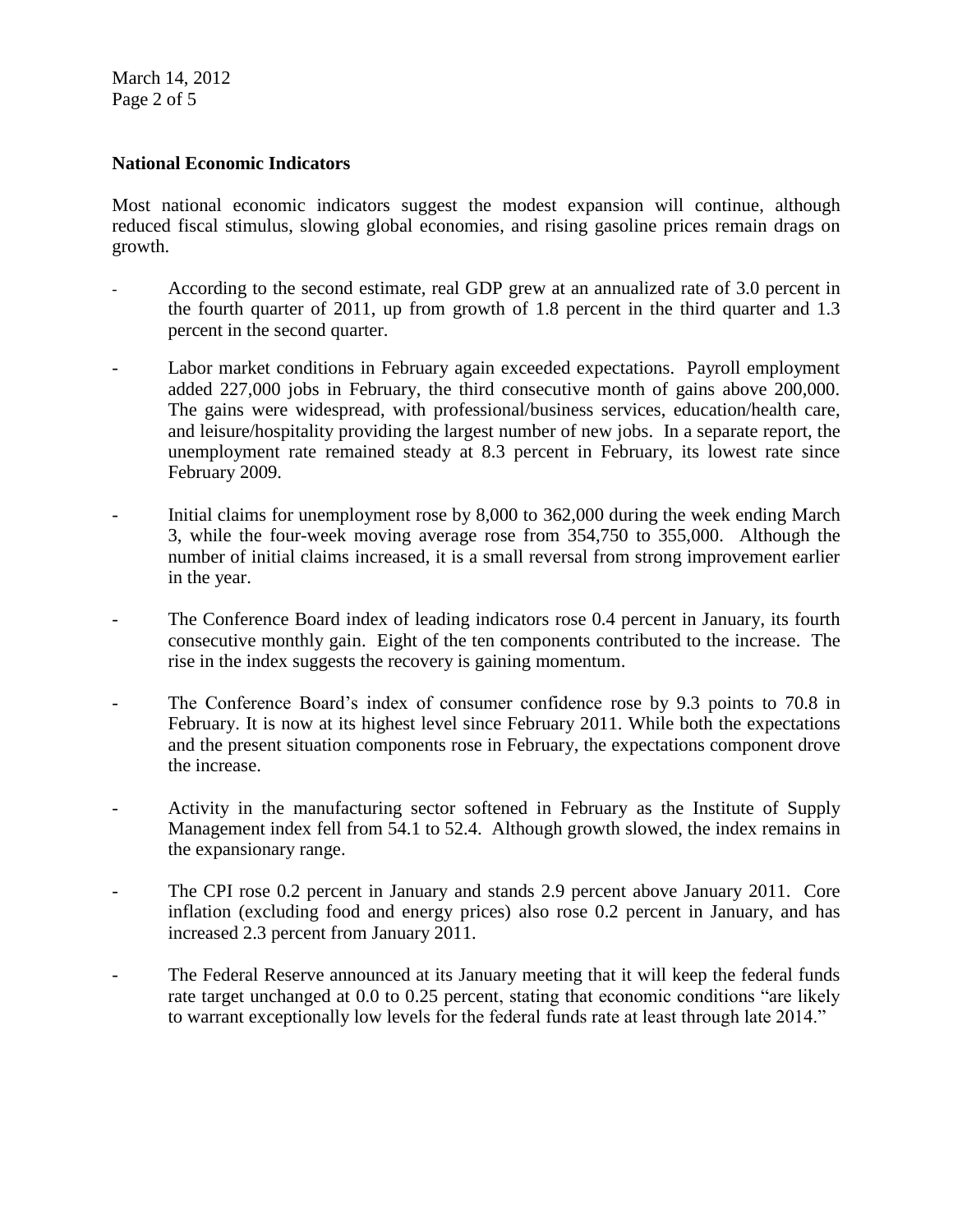March 14, 2012 Page 3 of 5

## **Virginia Economy**

This month, the Virginia Employment Commission will release re-benchmarked employment data for calendar years 2010 and 2011, and a slight upward revision is expected. A brief review of the revision will be included in the March revenue letter.

The January Virginia Leading Index is not yet available, as it will incorporate the employment benchmark revisions. In December, the index increased 0.9 percent and increased 1.7 percent for calendar 2011. All components of the index improved in December, and the Leading Index rose in all eleven major metro areas.

## **February Revenue Collections**

Total general fund revenue collections rose 17.2 percent in February, boosted by an extra deposit day due to leap year and post-holiday sales that exceeded the forecast. On a year-to-date basis, total revenue collections rose 5.0 percent through February, slightly ahead of the revised annual forecast of 4.6 percent growth. Adjusting for the accelerated sales tax program, total revenues grew 4.6 percent through February, close to the adjusted forecast of 4.7 percent growth.

*Net Individual Income Tax (67% of general fund revenues)*: Through February, collections of net individual income tax rose 6.1 percent from the same period last year, very close to the annual estimate of 5.9 percent growth. Performance in each component of individual income tax is as follows:

*Individual Income Tax Withholding (64% of general fund revenues)*: Collections of payroll withholding taxes jumped 16.0 percent in February, driven by the extra deposit day provided by leap year. Year-to-date, withholding collections grew 4.6 percent compared with the same period last year, ahead of the projected annual growth rate of 3.8 percent.

*Individual Income Tax Nonwithholding (16% of general fund revenues)*: February is not typically a significant month for collections in this source. A total of \$53.4 million was collected in February, compared with \$39.4 million in February of last year. Yearto-date, nonwithholding collections rose 12.1 percent over the same period last year, close to the annual estimate of 12.6 percent growth. The majority of the remaining collections in nonwithholding will occur in April and May, with both final payments for tax year 2011 and estimated payments for the current year due May 1.

*Individual Income Tax Refunds*: As the main income tax filing season began, TAX issued \$421.6 million in refunds in February compared with \$385.5 million last year. Year-to-date, refunds have risen 0.5 percent, compared with the annual estimate of a 3.0 percent increase.

*Sales Tax (19% of general fund revenues)*: Collections of sales and use taxes, reflecting January sales, rose 5.7 percent in February. February receipts include post-holiday sales and gift card purchases, completing the holiday shopping season. Taken together, collections of sales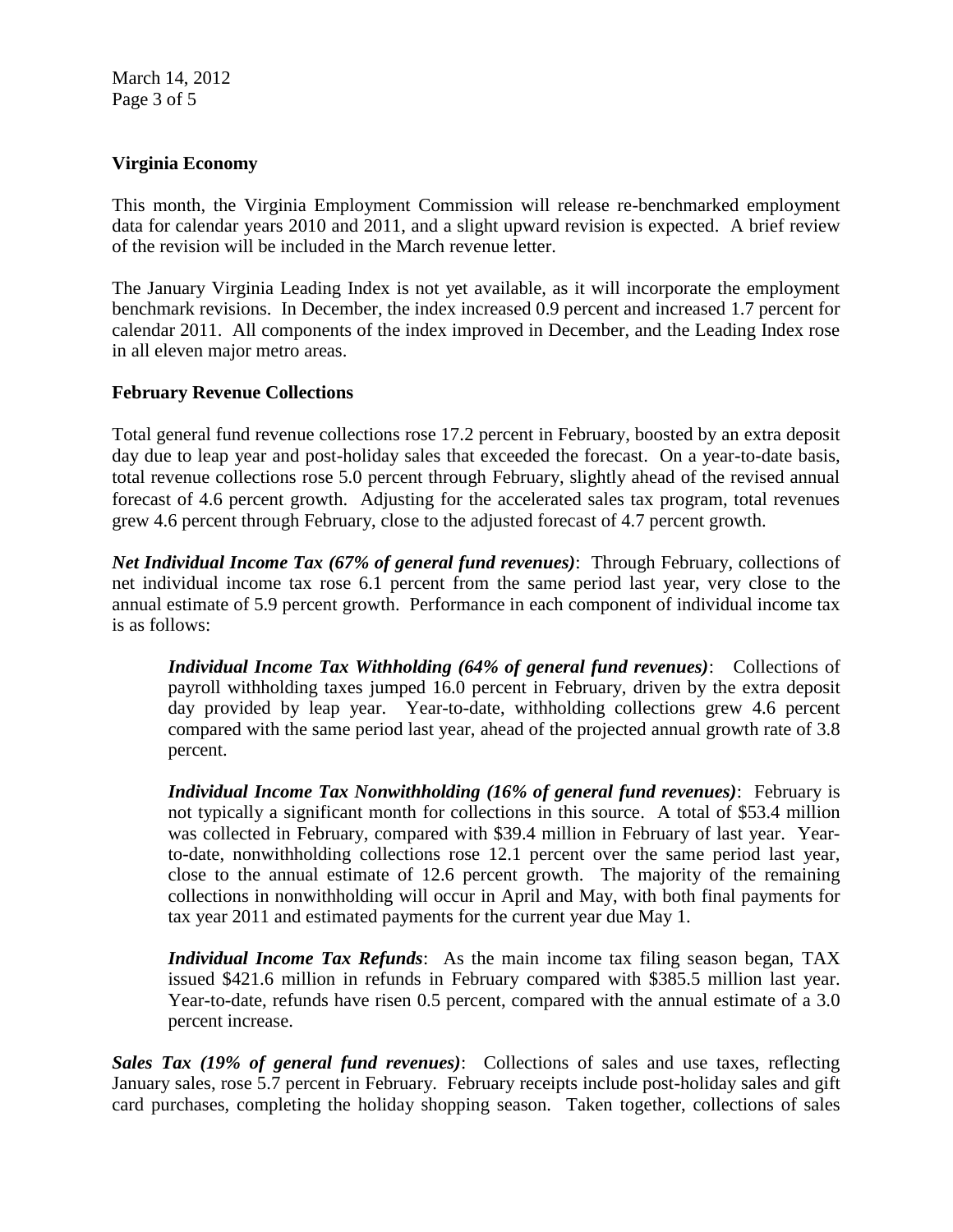March 14, 2012 Page 4 of 5

and use taxes for December through February, which reflect taxable sales for November through January, rose 4.6 percent. The forecast anticipated a 3.0 percent increase for the holiday shopping season.

On a year-to-date basis, collections have risen 5.1 percent, compared with the annual estimate of 1.8 percent growth. The strong year-to-date growth is due to the partial repeal of the accelerated sales tax program, which ended the participation of numerous small dealers. Adjusting for this legislation, sales tax collections have grown by 3.2 percent year-to-date, ahead of the economicbase forecast of 2.5 percent growth.

*Corporate Income Tax (5% of general fund revenues)*: Collections of corporate income taxes were \$14.2 million in February, compared with \$11.0 million last February. Year-to-date collections in this source have risen 2.3 percent, ahead of the annual estimate of a 0.7 percent increase.

*Wills, Suits, Deeds, Contracts (2% of general fund revenues)*: Collections of wills, suits, deeds, and contracts – mainly recordation tax collections – were \$22.4 million in February, compared with \$17.8 million in February of last year. On a year-to-date basis, collections are up 5.1 percent, lagging the annual forecast of 10.8 percent growth.

*Insurance Premiums (2% of general fund revenues)*: Monthly collections of the tax on insurance premiums were negative because refunds were issued in February, as they were last year. Year-to-date collections through February were \$25.5 million compared with \$53.8 million over the same period last year. This difference is a result of smaller estimated payments received in September and December. Although the companies do not provide an explanation for the smaller estimated payments, the slowing commercial real estate market and lower business and housing valuations must be factors suppressing premium growth.

#### **Other Revenue Sources**

The following list provides data on February collections for other revenue sources:

|                                  | <b>Year-to-Date</b> | Annual<br><b>Estimate</b> |
|----------------------------------|---------------------|---------------------------|
| Interest Income (1% GF revenues) | $-2.7\%$            | 1.1%                      |
| ABC Taxes (1% GF revenues)       | 4.6%                | 1.0%                      |

*All Other Revenue (3% of general fund revenues)*: Receipts in All Other Revenue rose 14.6 percent in February – \$31.6 million compared with \$27.6 million last February. On a year-todate basis, collections of All Other Revenue fell 2.2 percent, trailing the annual estimate of a 0.3 percent decline.